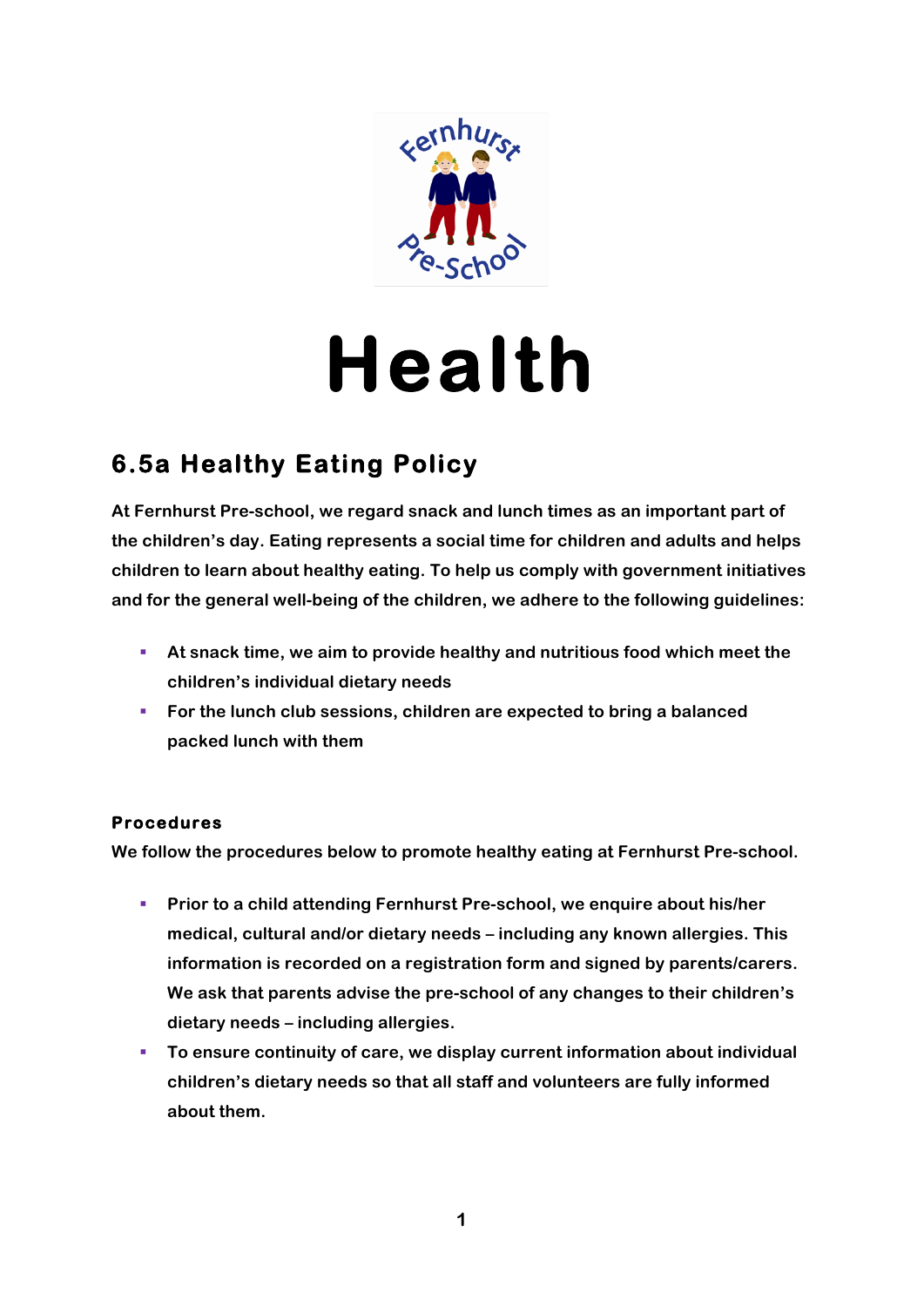- § **We aim to ensure that children receive only food and drink that is consistent with their dietary needs and preferences as well as their parents' wishes.**
- § **We take care not to provide foods containing nuts or nut products and are especially vigilant where we have a child who has a known allergy to nuts. To avoid the risk of a child with a known nut allergy being exposed to nuts during a lunch club session, we ask parents not to provide packed lunches that include nuts or nut products (e.g. snack bars, peanut butter, pesto).**
- **IDED 10 In order to protect children with food allergies, we discourage children from sharing and swapping their food with one another.**
- § **Through discussion with parents and research reading by staff, we obtain information about the dietary rules of the religious groups to which children and their parents belong, of vegetarians, vegans and about food allergies and intolerances. We take account of this information in the provision of food and drinks.**
- § **We organise snack and lunch times so that they are social occasions in which children and staff participate.**
- § **We have fresh drinking water available for the children throughout each session. We inform the children about how to obtain the water and help them if necessary.**
- We inform parents of our policy on healthy eating.

## **Snack time**

**Drinks and snacks provided by Fernhurst Pre-school are of low salt, sugar and fat content where possible.**

**Mid-morning and afternoon snacks include fresh fruit and/or vegetables.**

**A choice of fresh milk or water is supplied to drink.**

#### **Lunch time**

**We ask parents to provide a healthy balanced lunch for their children.**

**Avoid including any kind of sweets and chocolate bars.**

**We suggest:**

- § **Sandwiches – small with children's favourite fillings (excluding peanut based fillings)**
- § **Yoghurts**
- Small portion of crisps or savoury snacks
- § **Fresh fruit/vegetables – we can chop or peel if necessary**